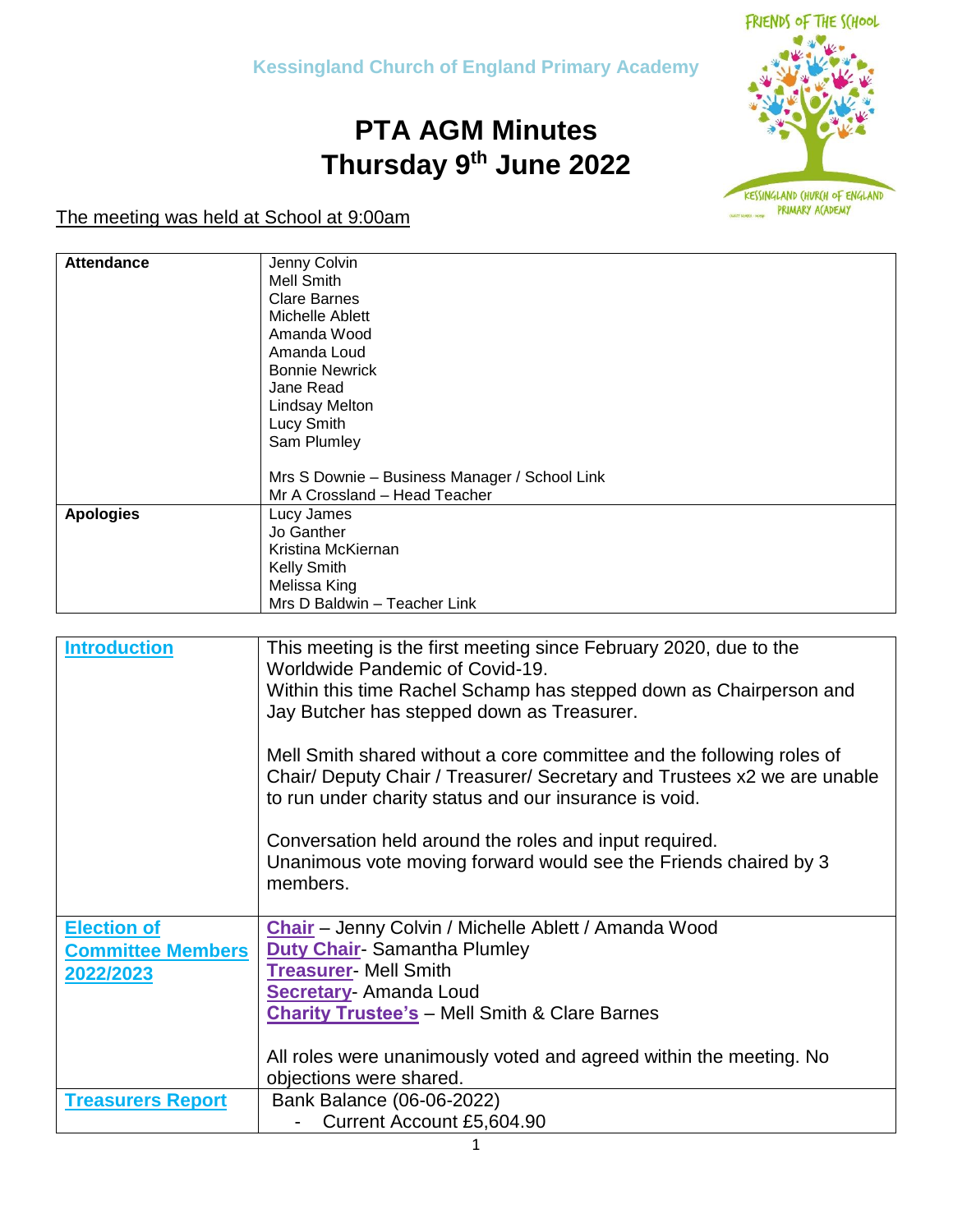|                             | Saving's Account Forest School Grant funding - £3,149.97                    |
|-----------------------------|-----------------------------------------------------------------------------|
|                             |                                                                             |
|                             | Action- There is currently no petty cash, therefore £100 to be withdrawn    |
|                             | and used as petty cash.                                                     |
|                             | Action- Mell Smith & Clare Barnes to contact Jay Butcher to change          |
|                             | signatures of bank account.                                                 |
| <b>Charity return</b>       | This needs to be completed and returned online, to change Trustee's. This   |
|                             | is a legal requirement and must be completed by 30 <sup>th</sup> June.      |
|                             | Action- Mell Smith & Clare Barnes to complete.                              |
| <b>Safeguarding</b>         | Mr Crossland spoke about Safeguarding and our duty of care of all           |
|                             | children. The Designated Safeguarding Leads are as follows.                 |
|                             | Miss Smith - Designated Safeguarding Lead.                                  |
|                             | Mr Crossland- Alternative Safeguarding Lead                                 |
|                             | Mrs Hood - Alternative Safeguarding Lead                                    |
|                             |                                                                             |
|                             | Mrs Cooper- Alternative Safeguarding Lead.                                  |
|                             | One of these members of staff are always on school site.                    |
|                             | All members of the committee should seek advice and share any               |
|                             |                                                                             |
|                             | information with a team member as soon as possibly safe to do so and        |
|                             | should not leave school site until information has been shared.             |
|                             | Safeguarding is everyone's responsibility. If at all unsure seek advice.    |
|                             | Compulsory Safeguarding training for all committee members will be          |
|                             |                                                                             |
|                             | required. Mrs Hood will hold this within school.                            |
| <b>DBS</b>                  | All Committee members regardless of status or previous checks outside of    |
|                             | school. A check will be required. There is no charge for this.              |
|                             |                                                                             |
|                             | All members will need to arrange with Suzanne in the office.                |
|                             | Actions- All members who require to see Suzanne.                            |
| <b>Aims &amp; Hopes for</b> | Conversation held around the cost of transport. The transport cost to visit |
| 2022-2023                   | even free local historical landmarks is high. The school are unable to      |
|                             | budget for this. In the current time when the cost of living is so high and |
|                             | rising it is unfair to put families in this situation.                      |
|                             | Mr Crossland shared this could be something the friends fundraise for       |
|                             | moving forward.                                                             |
|                             |                                                                             |
| <b>Fundraising Ideas</b>    | Videos on Class Dojo                                                        |
|                             | <b>Friends Newsletter</b>                                                   |
|                             | <b>Cake Sale</b>                                                            |
|                             | End of Term Ice-Iolly sale.                                                 |
| <b>A.O.B</b>                |                                                                             |
|                             |                                                                             |
| <b>Sports Day</b>           | Agreed to run refreshment and uniform sale at sports day.                   |
|                             | Volunteers                                                                  |
|                             | Am                                                                          |
|                             | <b>Michelle</b>                                                             |
|                             | Lindsay                                                                     |
|                             | <b>Bonnie</b>                                                               |
|                             | Jane Read                                                                   |
|                             | Amanda Wood                                                                 |
|                             | Amanda Loud                                                                 |
|                             |                                                                             |